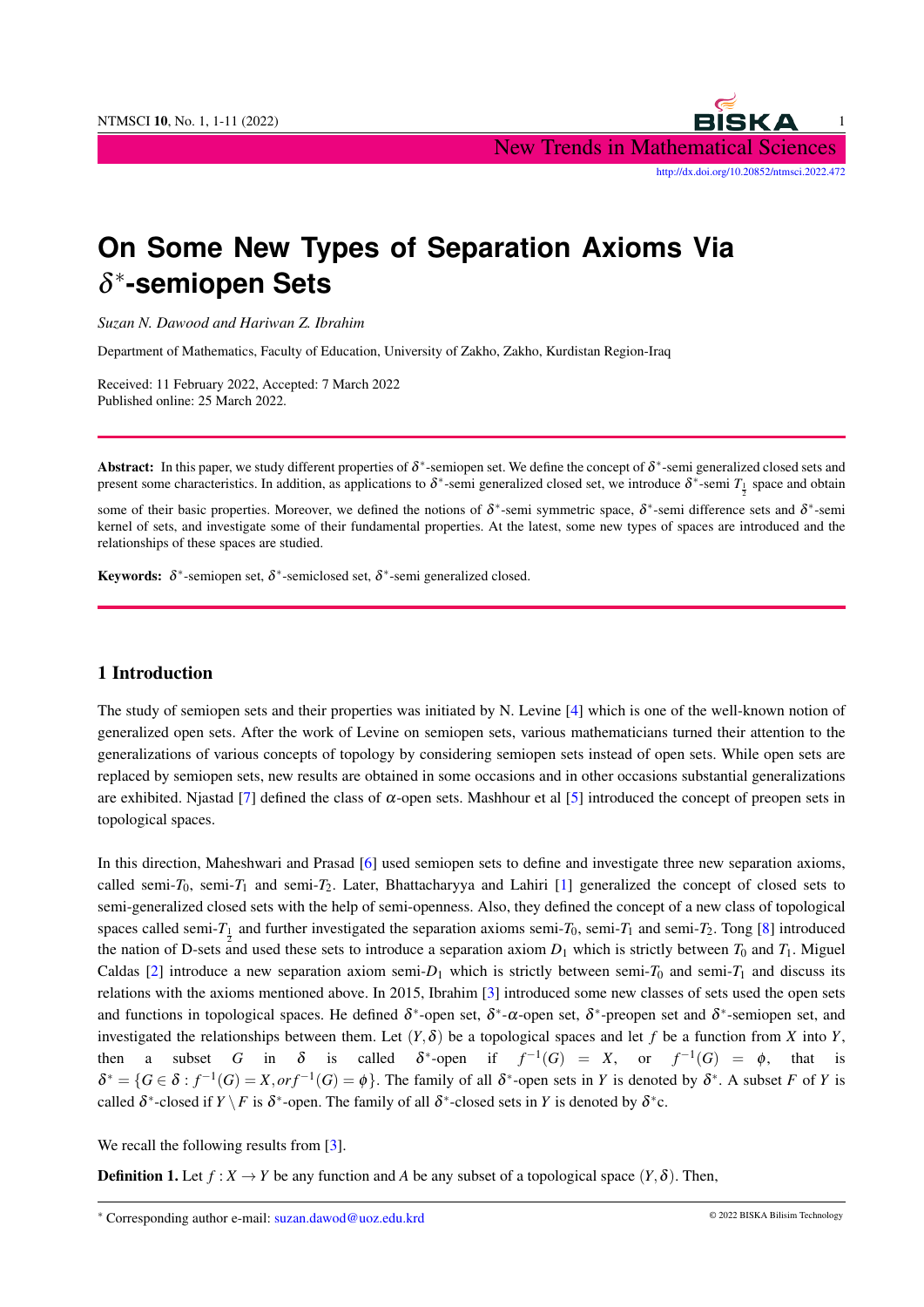

- (1) the union of all  $\delta^*$ -open sets contained in *A* is called the  $\delta^*$ -interior of *A* and denoted by  $\delta^*$ -int(*A*).
- (2) the intersection of all  $\delta^*$ -closed sets containing *A* is called the  $\delta^*$ -closure of *A* and denoted by  $\delta^*$ -cl(*A*).

**Definition 2.** Let  $f: X \to Y$  be any function. A subset *A* of a space *Y* is called:

- (1)  $\delta^*$ - $\alpha$ -open if  $A \subset \delta^*$ -int $(\delta^*$ -cl $(\delta^*$ -int $(A))$ ).
- (2)  $\delta^*$ -preopen if  $A \subset \delta^*$ -int( $\delta^*$ -cl((A)).
- (3)  $\delta^*$ -semiopen if  $A \subseteq \delta^*$ -cl( $\delta^*$ -int(A)).

The family of all  $\delta^*$ -semiopen sets in *Y* denoted by  $\delta^*SO$ .

<span id="page-1-0"></span>**Proposition 1.** Let  $f : X \to Y$  be a function. Then,

- (1) for every  $\delta^*$ -open set *G* and for every subset  $A \subseteq Y$  we have  $\delta^*$ - $cl(A) \cap G \subseteq \delta^*$ - $cl(A \cap G)$ .
- (2) every  $\delta^*$ -open set is  $\delta^*$ - $\alpha$ -open.
- (3) the concepts of  $\delta^*$ -semiopen and semiopen are independent.

## 2  $\delta^*$ -semiopen Sets

In this section, we discuss some the properties of  $\delta^*$ -semiopen sets.

**Theorem 1.** An arbitrary union of  $\delta^*$ -semiopen sets is  $\delta^*$ -semiopen.

*Proof.* Let  $\{A_i : i \in I\}$  be a family of  $\delta^*$ -semiopen sets. Then for each  $i, A_i \subseteq \delta^*$ - $cl(\delta^*$ - $int(A_i))$  and so

$$
\bigcup_{i \in I} A_i \subseteq \bigcup_{i \in I} [\delta^* \text{-}cl(\delta^* \text{-}int(A_i))] \\
\subseteq \big[\bigcup_{i \in I} \delta^* \text{-}cl(\delta^* \text{-}int(A_i))\big] \\
\subseteq [\delta^* \text{-}cl(\bigcup_{i \in I} \delta^* \text{-}int(A_i))] \\
\subseteq [\delta^* \text{-}cl(\delta^* \text{-}int(\bigcup_{i \in I} A_i))].
$$

Thus,  $\bigcup_{i \in I} A_i$  is a  $\delta^*$ -semiopen set.

<span id="page-1-1"></span>**Theorem 2.** Let  $f: X \to Y$  be a any function. If *A* is  $\delta^*$ - $\alpha$ -open in *Y* and *B* is  $\delta^*$ -semiopen in *Y*, then  $A \cap B$  is  $\delta^*$ -semiopen in *Y*.

*Proof.* By assumption,  $A \subseteq \delta^*$ -*int*( $\delta^*$ -*cl*( $\delta^*$ -*int*( $A$ ))) and  $B \subseteq \delta^*$ -*cl*( $\delta^*$ -*int*( $B$ )), then by Proposition [1,](#page-1-0) we have that

$$
A \cap B \subseteq \delta^* \text{-}int(\delta^* \text{-}cl(\delta^* \text{-}int(A))) \cap \delta^* \text{-}cl(\delta^* \text{-}int(B))
$$
  

$$
\subseteq \delta^* \text{-}cl[\delta^* \text{-}int(\delta^* \text{-}int(A))) \cap \delta^* \text{-}int(B)]
$$
  

$$
\subseteq \delta^* \text{-}cl[\delta^* \text{-}cl(\delta^* \text{-}int(A)) \cap \delta^* \text{-}int(B)]
$$
  

$$
\subseteq \delta^* \text{-}cl[\delta^* \text{-}cl(\delta^* \text{-}int(A) \cap \delta^* \text{-}int(B)]]
$$
  

$$
= \delta^* \text{-}cl(\delta^* \text{-}int(A \cap B)).
$$

Thus,  $A \cap B$  is  $\delta^*$ -semiopen.

*Remark.* If *A* is  $\delta^*$ -open in *Y* and *B* is  $\delta^*$ -semiopen in *Y*, then *A* ∩ *B* is  $\delta^*$ -semiopen in *Y*.

*Remark*. We note that the intersection of two  $\delta^*$ -semiopen sets need not be  $\delta^*$ -semiopen as can be seen from the following example.

<sup>© 2022</sup> BISKA Bilisim Technology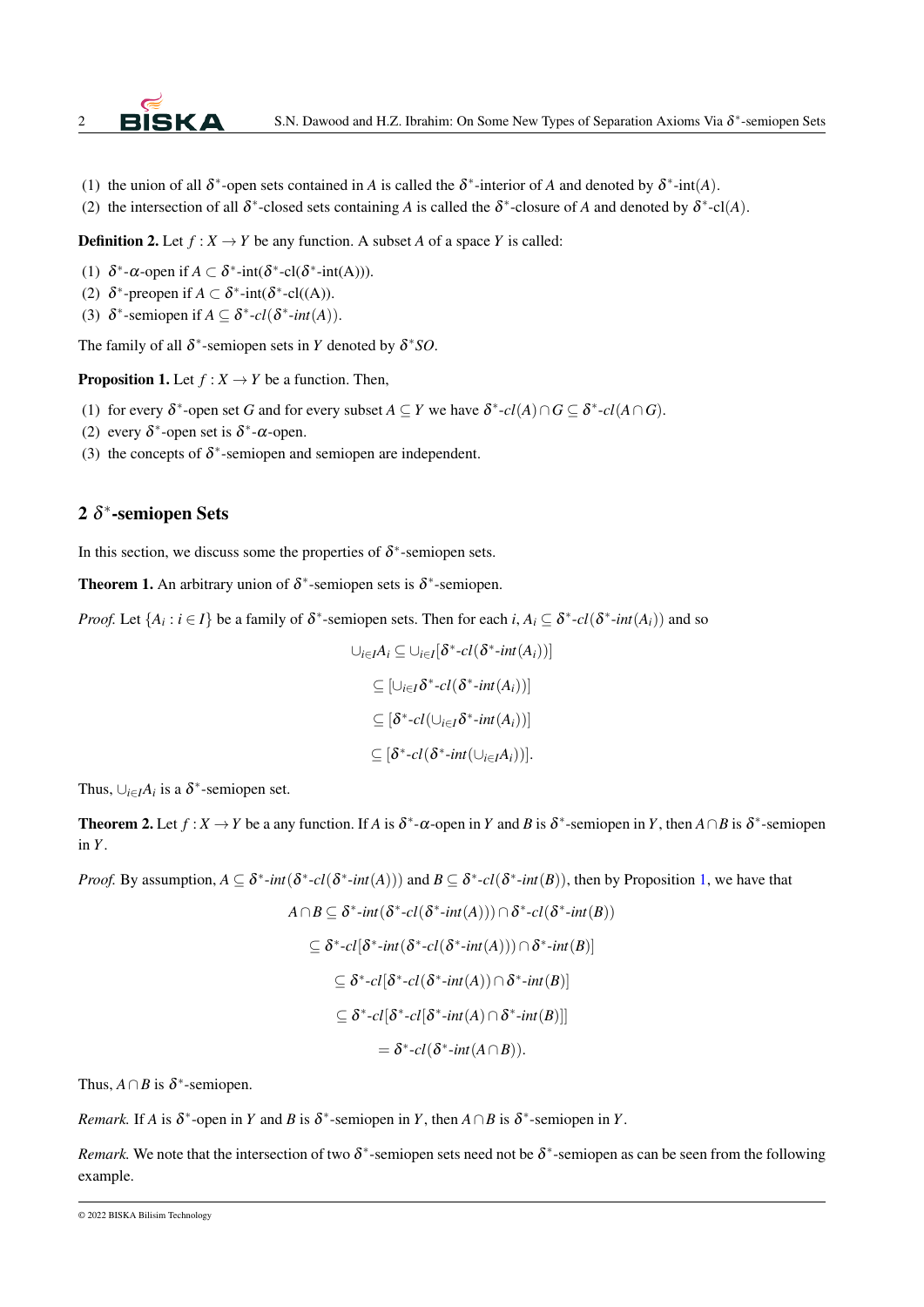

**Example 1.** Consider  $X = \{a, b, c\}$  and  $Y = \{1, 2, 3\}$  with

 $\delta = {\phi, Y, {2}, {3}, {2,3}}$ . Let  $f : X \rightarrow Y$  be a function such that  $f(a) = f(b) = f(c) = 2$ , then  $\delta^* = {\phi, Y, {2}, {3}, {2, 3}}$ . Let  $A = {1, 2}$  and  $B = {1, 3}$ , then *A* and *B* are  $\delta^*$ -semiopen but  $A \cap B = {1}$  is not δ ∗ -semiopen.

**Theorem 3.** Let  $f: X \to Y$  be any function and  $V \subseteq Y$ . Then, *V* is  $\delta^*$ -semiopen if and only if for each  $s \in V$ , there exists a  $\delta^*$ -semiopen set *K* such that  $s \in K \subseteq V$ .

*Proof.* It is obvious.

<span id="page-2-0"></span>**Theorem 4.** Let  $f: X \to Y$  be a any function and  $A, B \subseteq Y$ . Then,

- (1) *A* is  $\delta^*$ -semiopen if and only if there exists a  $\delta^*$ -open set *U* such that  $U \subseteq A \subseteq \delta^*$ - $cl(U)$ .
- (2) *B* is  $\delta^*$ -semiopen if *A* is  $\delta^*$ -semiopen and  $A \subseteq B \subseteq \delta^*$ -cl(*A*).
- (3) *A* is  $\delta^*$ -semiopen if and only if  $\delta^*$ - $cl(A) = \delta^*$ - $cl(\delta^*$ - $int(A))$ .
- *Proof.* (1) Let *A* be  $\delta^*$ -semiopen, then  $A \subseteq \delta^*$ - $cl(\delta^*$ - $int(A))$ . Take  $U = \delta^*$ - $int(A)$ , then *U* is  $\delta^*$ -open such that  $U = \delta^*$ -*int*(*A*)  $\subseteq A \subseteq \delta^*$ -*cl*( $\delta^*$ -*int*(*A*)) =  $\delta^*$ -*cl*(*U*).

Conversely, since  $U \subseteq A$  implies that <sup>\*</sup>*-int*(*U*) ⊆  $δ^*$ *-int*(*A*) and so  $A \subseteq \delta^*$ - $cl(U) = \delta^*$ - $cl(\delta^*$ - $int(U)) \subseteq \delta^*$ - $cl(\delta^*$ - $int(A))$ . Thus, *A* is  $\delta^*$ -semiopen.

- (2) Since *A* is  $\delta^*$ -semiopen, then by (1) there exists a  $\delta^*$ -open set *U* such that  $U \subseteq A \subseteq \delta^*$ - $cl(U)$ . Since  $A \subseteq B$ , so  $U \subseteq B$ . But  $\delta^*$ - $cl(A) \subseteq \delta^*$ - $cl(U)$ , then  $B \subseteq \delta^*$ - $cl(U)$ . Hence,  $U \subseteq B \subseteq \delta^*$ - $cl(U)$ . Thus, B is  $\delta^*$ -semiopen.
- (3) Let *A* be  $\delta^*$ -semiopen, then  $A \subseteq \delta^*$ - $cl(\delta^*$ - $int(A))$  which implies that  $\delta^*$ - $cl(A) \subseteq \delta^*$ - $cl(\delta^*$ - $int(A)) \subseteq \delta^*$ - $cl(A)$  and hence  $\delta^*$ - $cl(A) = \delta^*$ - $cl(\delta^*$ - $int(A))$ .

Conversely, since  $\delta^*$ -*int*(*A*) is  $\delta^*$ -semiopen such that  $\delta^*$ -*int*(*A*)  $\subseteq$  *A*  $\subseteq$   $\delta^*$ -*cl*(*A*) =  $\delta^*$ -*cl*( $\delta^*$ -*int*(*A*)) and therefore *A* is  $\delta^*$ -semiopen.

<span id="page-2-1"></span>**Definition 3.** A subset *F* of *Y* is called  $\delta^*$ -semiclosed if  $Y \setminus F$  is  $\delta^*$ -semiopen.

**Theorem 5.** Let  $f: X \to Y$  be a any function and  $A, B \subseteq Y$ . If *A* is  $\delta^*$ -semiclosed and  $\delta^*$ -*int*(*A*)  $\subseteq B \subseteq A$ , then *B* is δ ∗ -semiclosed.

*Proof.* Since *A* is  $\delta^*$ -semiclosed, then *Y* \ *A* is  $\delta^*$ -semiopen. By hypothesis  $\delta^*$ -int $(A) \subseteq B \subseteq A$ , so  $Y \setminus A \subset Y \setminus B \subset Y \setminus \delta^*$ int(A). But  $Y \setminus \delta^*$ -int(A) =  $\delta^*$ -cl(Y \A). Therefore  $Y \setminus A \subset Y \setminus B \subset \delta^*$ -cl(Y \A), and hence by Theorem [4](#page-2-0) (2),  $Y \setminus B$  is  $\delta^*$ -semiopen. Thus, *B* is  $\delta^*$ -semiclosed.

*Remark.* (1) An arbitrary intersection of  $\delta^*$ -semiclosed sets is  $\delta^*$ -semiclosed. (2) The union of two  $\delta^*$ -semiclosed sets may not be  $\delta^*$ -semiclosed.

**Definition 4.** Let  $f: X \to Y$  be any function and  $A \subseteq Y$ . Then,

- (1) the union of all  $\delta^*$ -semiopen sets contained in *A* is called the  $\delta^*$ -semi-interior of *A* and denoted by  $\delta^*$ -sint(*A*).
- (2) the intersection of all  $\delta^*$ -semiclosed sets containing *A* is called the  $\delta^*$ -semi-closure of *A* and denoted by  $\delta^*$ -scl(*A*).

Now, we state the following theorem without proof.

**Theorem 6.** Let  $f: X \to Y$  be any function. For any subsets A and B of Y, we have the following:

- (1) *A* is  $\delta^*$ -semiopen if and only if  $A = \delta^*$ -sint(*A*).
- (2) *A* is  $\delta^*$ -semiclosed if and only if  $A = \delta^*$ -scl(*A*).
- (3) If  $A \subseteq B$ , then  $\delta^*$ -*sint*(*A*)  $\subseteq \delta^*$ -*sint*(*B*) and  $\delta^*$ -*scl*(*A*)  $\subseteq \delta^*$ -*scl*(*B*).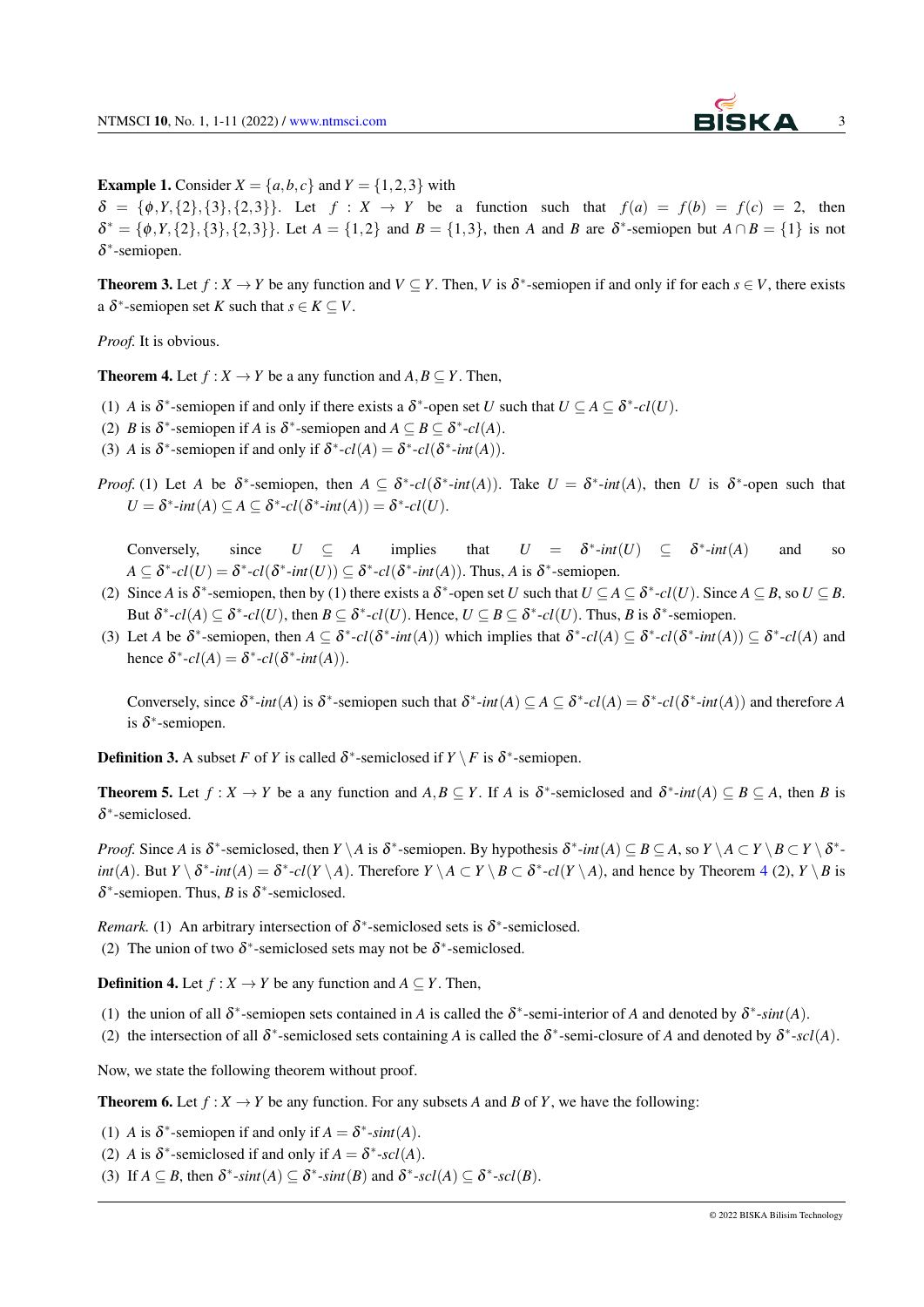

- (4)  $\delta^*$ -*sint*(*A*)∪ $\delta^*$ -*sint*(*B*)  $\subseteq$   $\delta^*$ -*sint*(*A*∪*B*).
- (5)  $\delta^*$ -*sint*( $A \cap B$ )  $\subseteq \delta^*$ -*sint*( $A$ )  $\cap \delta^*$ -*sint*( $B$ ).
- (6)  $\delta^*$ - $\mathfrak{sl}(A) \cup \delta^*$ - $\mathfrak{sl}(B) \subseteq \delta^*$ - $\mathfrak{sl}(A \cup B)$ .
- (7)  $\delta^*$ - $scl(A \cap B) \subseteq \delta^*$ - $scl(A) \cap \delta^*$ - $scl(B)$ .
- (8)  $\delta^*$ -*sint*(*X* \ *A*) = *X* \  $\delta^*$ -*scl*(*A*).
- (9)  $\delta^*$ -*scl*(*X* \ *A*) = *X* \  $\delta^*$ -*sint*(*A*).
- (10)  $X \setminus \delta^*$ - $scl(X \setminus A) = \delta^*$ - $sint(A)$ .
- (11)  $X \setminus \delta^*$ -*sint*( $X \setminus A$ ) =  $\delta^*$ -*scl*( $A$ ).

(12)  $x \in \delta^*$ -*sint*(*A*) if and only if there exists a  $\delta^*$ -semiopen set *L* such that  $x \in L \subseteq A$ .

<span id="page-3-0"></span>**Theorem 7.** Let  $f: X \to Y$  be any function and A be a subset of Y. Then,  $y \in \delta^*$ -scl(A) if and only if for every  $\delta^*$ -semiopen subset *L* of *Y* containing  $y \in Y$ ,  $A \cap L \neq \emptyset$ .

*Proof.* Let  $y \in \delta^*$ -scl(*A*) and suppose that  $L \cap A = \phi$  for some  $\delta^*$ -semiopen set *L* which contains *y*. Then,  $(Y \setminus L)$  is  $\delta^*$ semiclosed and  $A \subset (Y \setminus L)$ , thus  $\delta^*$ -scl( $A) \subset (Y \setminus L)$ . But this implies that  $y \in Y \setminus L$ , a contradiction. Thus,  $L \cap A \neq \emptyset$ . Conversely, let  $A \subseteq Y$  and  $y \in Y$  such that for each  $\delta^*$ -semiopen set  $L_1$  which contains  $y, L_1 \cap A \neq \emptyset$ . If  $y \notin \delta^*$ -scl(*A*), there is a  $\delta^*$ -semiclosed set *F* such that  $A \subseteq F$  and  $y \notin F$ . Then,  $(Y \setminus F)$  is a  $\delta^*$ -semiopen set with  $y \in (Y \setminus F)$ , and thus  $(Y \setminus F) \cap A \neq \emptyset$ , which is a contradiction.

*Remark.* Let *A* be any subset of *Y*. Then the following relation holds,  $\delta^*$ -int $(A) \subseteq \delta^*$ -sint $(A) \subseteq A \subseteq \delta^*$ -scl $(A) \subseteq \delta^*$ -cl $(A)$ 

Let *H* be any subset of *Y*. Then, the collection  $\tau_H = \{U \cap H : U \in \delta^*\}$  is called a subspace topology on H. The pair  $(H, \tau_H)$ is called a subspace, and each member of  $\tau_H$  is called a  $\delta^*$ -open set in *H*. For any  $B \subseteq Y$ ,  $\delta^*$ -int $\tau_H(B)$  is called  $\delta^*$ -interior of *B* in *H* and  $\delta^*$ - $cl_{\tau_H}(B)$  is called  $\delta^*$ -closure of *B* in *H*.

*Remark.* Let  $f: X \to Y$  be any function and *H* be a subset of *Y*. Then,  $\delta^*$ - $cl_{\tau_H}(B) = \delta^*$ - $cl(B) \cap H$ , for any  $B \subseteq H$ .

**Theorem 8.** Let  $f: X \to Y$  be any function and  $A, B \subseteq Y$ . If *A* is  $\delta^*$ -preopen in *Y* and *B* is  $\delta^*$ -semiopen in *Y*, then

- (1)  $A \cap B$  is  $\delta^*$ -semiopen in *A*.
- (2)  $A \cap B$  is  $\delta^*$ -preopen in *B*.

*Proof.* By assumption,  $A \subseteq \delta^*$ -*int*( $\delta^*$ -*cl*( $A$ )) and  $B \subseteq \delta^*$ -*cl*( $\delta^*$ -*int*( $B$ )).

(1) Then,

$$
A \cap B \subseteq \delta^* \text{-}int(\delta^* \text{-}cl(A)) \cap \delta^* \text{-}cl(\delta^* \text{-}int(B))
$$
  
\n
$$
\subseteq \delta^* \text{-}cl[\delta^* \text{-}int(\delta^* \text{-}cl(A)) \cap \delta^* \text{-}int(B)]
$$
  
\n
$$
\subseteq \delta^* \text{-}cl[\delta^* \text{-}cl(A) \cap \delta^* \text{-}int(B)]
$$
  
\n
$$
\subseteq \delta^* \text{-}cl[\delta^* \text{-}cl[A \cap \delta^* \text{-}int(B)]]
$$
  
\n
$$
= \delta^* \text{-}cl[A \cap \delta^* \text{-}int(B)].
$$

Hence,  $A \cap B \subseteq \delta^*$ -cl( $A \cap \delta^*$ -int(B)) and so  $A \cap B \subseteq \delta^*$ -cl( $A \cap \delta^*$ -int(B)) $\cap A = \delta^*$ -cl<sub> $\tau_A(A \cap \delta^*$ -int(B)). Since  $A \cap \delta^*$ -</sub>  $int(B)$  is a  $\delta^*$ -open set in A, so  $A \cap B \subseteq \delta^*$ - $cl_{\tau_A}(A \cap \delta^*$ - $int(B)) = \delta^*$ - $cl_{\tau_A}(\delta^*$ - $int_{\tau_A}(A \cap \delta^*$ - $int(B))) \subseteq \delta^*$ - $cl_{\tau_A}(\delta^*$  $int_{\tau_A}(A \cap B)$ ). Therefore,  $A \cap B$  is  $\delta^*$ -semiopen in *A*.

(2) Now,

$$
A \cap B \subseteq \delta^* \text{-}int(\delta^* \text{-}cl(A)) \cap B = \delta^* \text{-}int_{\tau_B} [\delta^* \text{-}int(\delta^* \text{-}cl(A)) \cap B]
$$
  

$$
\subseteq \delta^* \text{-}int_{\tau_B} [\delta^* \text{-}int(\delta^* \text{-}cl(A)) \cap \delta^* \text{-}cl(\delta^* \text{-}int(B))]
$$

© 2022 BISKA Bilisim Technology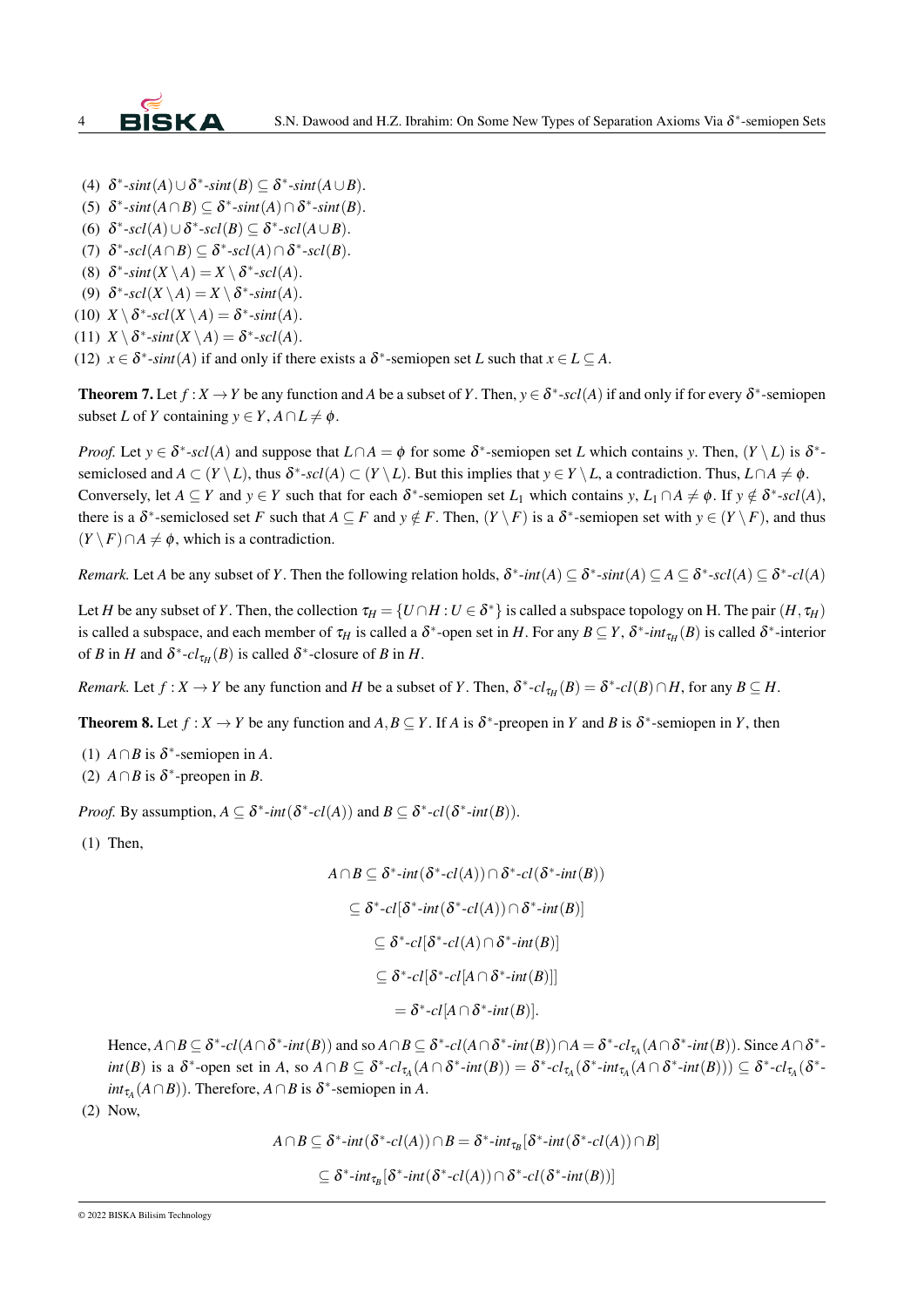

$$
\subseteq \delta^* \text{-} \text{int}_{\tau_B} [\delta^* \text{-} \text{cl}[\delta^* \text{-} \text{int}(\delta^* \text{-} \text{cl}(A)) \cap \delta^* \text{-} \text{int}(B)]]
$$
\n
$$
\subseteq \delta^* \text{-} \text{int}_{\tau_B} [\delta^* \text{-} \text{cl}[\delta^* \text{-} \text{cl}(A) \cap \delta^* \text{-} \text{int}(B)]]
$$
\n
$$
\subseteq \delta^* \text{-} \text{int}_{\tau_B} [\delta^* \text{-} \text{cl}[\delta^* \text{-} \text{cl}[A \cap \delta^* \text{-} \text{int}(B)]]]
$$
\n
$$
\subseteq \delta^* \text{-} \text{int}_{\tau_B} [\delta^* \text{-} \text{cl}[\delta^* \text{-} \text{cl}[A \cap B]]]
$$
\n
$$
= \delta^* \text{-} \text{int}_{\tau_B} (\delta^* \text{-} \text{cl}(A \cap B)).
$$

Since  $\delta^*$ -*int*<sub>τ*B*</sub></sub>( $\delta^*$ -*cl*(*A* ∩*B*)) is  $\delta^*$ -open in *B*, then

 $\delta^*$ -int $_{\tau_B}(\delta^*$ -cl(A $\cap$ B)) $\cap B = \delta^*$ -int $_{\tau_B}(\delta^*$ -cl(A $\cap$ B) $\cap B$ ), and hence  $A \cap B \subseteq \delta^*$ -int $_{\tau_B}(\delta^*$ -cl(A $\cap B)$  $\cap B) = \delta^*$ -int $_{\tau_B}(\delta^*$ -cl  $cl_{\tau_B}(A \cap B)).$ 

Therefore,  $A \cap B$  is  $\delta^*$ -preopen in *B*.

**Theorem 9.** Let  $f: X \to Y$  be any function,  $A \subseteq B \subseteq Y$  and B be  $\delta^*$ -semiopen in Y. Then, A is  $\delta^*$ -semiopen in Y if and only if *A* is  $\delta^*$ -semiopen in *B*.

*Proof.* Let *A* be  $\delta^*$ -semiopen in *Y*, then there is a  $\delta^*$ -open set *U* such that  $U \subseteq A \subseteq \delta^*$ - $cl(U)$  implies that  $U \subseteq A \subseteq B$ . Hence,  $U \subseteq A \subseteq \delta^*$ - $cl(U) \cap B = cl_{\tau_B}(U)$ . Since  $U \cap B = U$  is also  $\delta^*$ -open in *B*, then *A* is  $\delta^*$ -semiopen in *B*.

Conversely, let *A* be  $\delta^*$ -semiopen in *B*. Then there is a  $\delta^*$ -open set *U* in *B* such that  $U \subseteq A \subseteq cl_{\tau_B}(U)$ . Since *U* is  $\delta^*$ -open in B, there exists a  $\delta^*$ -open set V such that  $U = V \cap B$ . Then,  $V \cap B = U \subseteq A \subseteq cl_{\tau_B}(U) = cl_{\tau_B}(V \cap B) \subseteq \delta^*$ - $cl(V \cap B)$ . By Rematrk [2,](#page-1-1)  $V \cap B$  is  $\delta^*$ -semiopen, then by Theorem [4](#page-2-0) (2), *A* is  $\delta^*$ -semiopen in *Y*.

## 3  $\delta^*$ -semi  $T_1$  Space

In this section, we define and study some properties of  $\delta^*$ -semi generalized closed set and  $\delta^*$ -semi  $T_1$  space.

**Definition 5.** Let  $f: X \to Y$  be any function. A subset A of Y is said to be a  $\delta^*$ -semi generalized closed (briefly,  $\delta^*$ -sgc) if  $\delta^*$ -scl(A)  $\subseteq U$  whenever  $A \subseteq U$  and U is a  $\delta^*$ -semiopen set in Y.

*Remark*. It is clear that every  $\delta^*$ -semiclosed subset of *Y* is also a  $\delta^*$ -sgc set. The following example shows that a  $\delta^*$ -sgc set need not be  $\delta^*$ -semiclosed.

**Example 2.** Consider  $X = \{1,2,3\}$  and  $Y = \{a,b,c\}$  with  $\delta = \{Y, \phi, \{a\}, \{b, c\}\}\.$  If  $f: X \to Y$  is a function such that  $f(1) = f(2) = f(3) = a$ , then  $\delta^* SO = \{Y, \phi, \{a\}, \{b, c\}\}\.$ Thus,  $\{b\}$  is  $\delta^*$ -sgc but it is not  $\delta^*$ -semiclosed.

**Theorem 10.** Let  $f: X \to Y$  be any function. A subset *A* of *Y* is  $\delta^*$ -sgc if and only if  $\delta^*$ -scl( $\{\{x\}\}\cap A \neq \emptyset$  holds for every  $x \in \delta^*$ -scl(A).

*Proof.* Let *L* be a  $\delta^*$ -semiopen set such that  $A \subseteq L$ . Let  $x \in \delta^*$ -scl(*A*), then there exists an element  $z \in \delta^*$ -scl({*x*}) and  $z \in A \subseteq L$ . It follows from Theorem [7,](#page-3-0) that  $L \cap \{x\} \neq \emptyset$  and hence  $x \in L$ . This implies  $\delta^*$ -scl(*A*)  $\subseteq L$ . Thus, *A* is  $\delta^*$ -sgc set in *Y*.

Conversely, let *A* be a  $\delta^*$ -sgc subset of *Y* and  $x \in \delta^*$ -scl(*A*) such that  $\delta^*$ -scl({*x*})  $\cap A = \phi$ . Since,  $\delta^*$ -scl({*x*}) is  $\delta^*$ semiclosed set in *Y*. Thus, by Definition [3,](#page-2-1)  $Y \setminus (\delta^* \text{-} \mathit{scl}(\lbrace x \rbrace))$  is a  $\delta^*$ -semiopen set. Since  $A \subseteq Y \setminus (\delta^* \text{-} \mathit{scl}(\lbrace x \rbrace))$  and *A* is  $\delta^*$ -sgc implies that  $\delta^*$ -*scl*(*A*)  $\subseteq$  *Y*  $\setminus (\delta^*$ -*scl*({*x*})) holds, and hence  $x \notin \delta^*$ -*scl*(*A*). This is a contradiction. Thus,  $\delta^*$ -scl({x})∩*A*  $\neq$   $\phi$ .

<span id="page-4-0"></span>**Theorem 11.** If  $\delta^*$ - $scl(\lbrace x \rbrace) \cap A \neq \emptyset$  holds for every  $x \in \delta^*$ - $scl(A)$ , then  $\delta^*$ - $scl(A) \setminus A$  does not contain a non empty δ ∗ -semiclosed set.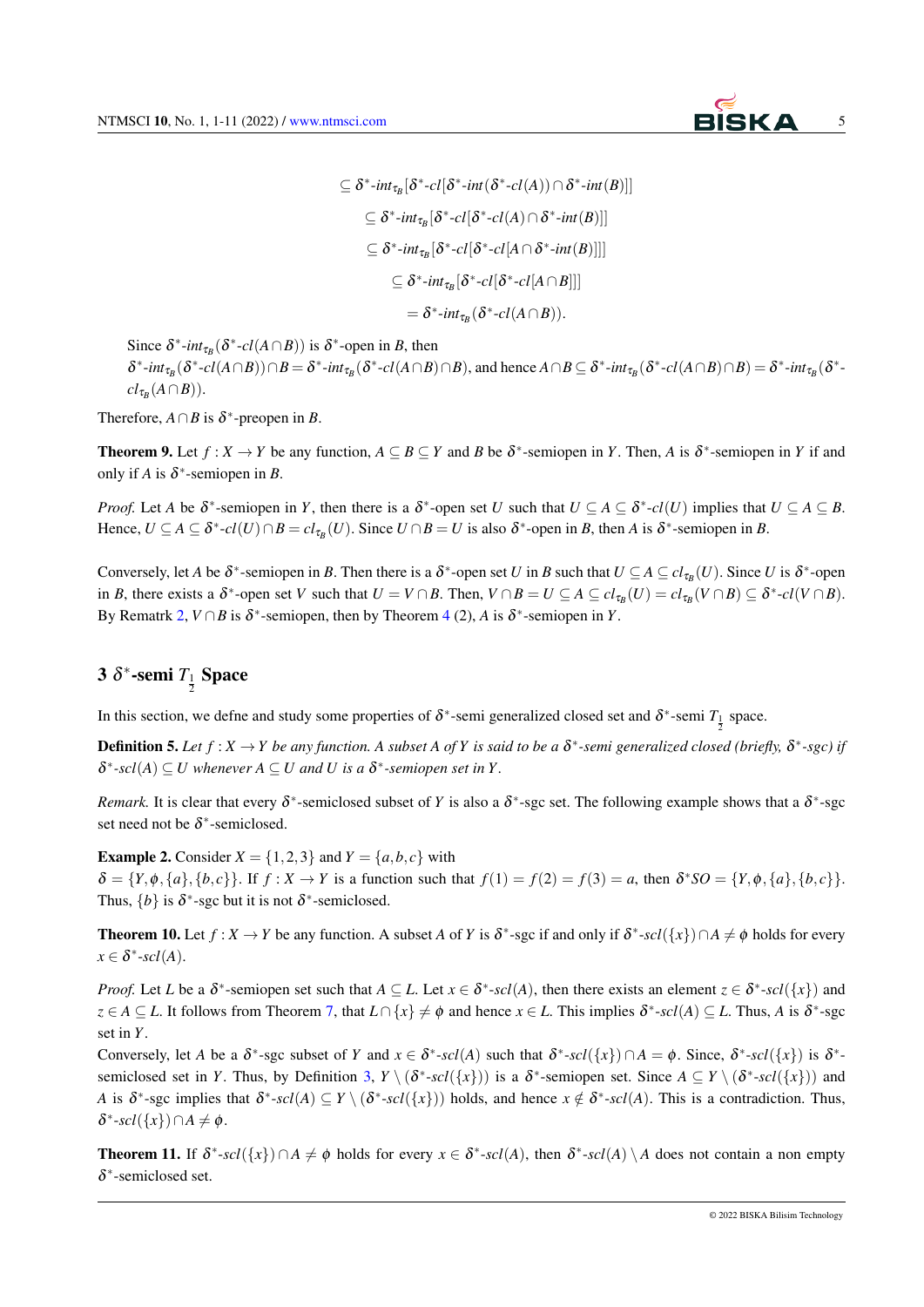

*Proof.* Suppose there exists a non empty  $\delta^*$ -semiclosed set *F* such that  $F \subseteq \delta^*$ - $scl(A) \setminus A$ . Let  $x \in F$ , then  $x \in \delta^*$ - $scl(A)$ . It follows that  $F \cap A = \delta^*$ - $scl(F) \cap A \supseteq \delta^*$ - $scl(\lbrace x \rbrace) \cap A \neq \phi$ . Hence,  $F \cap A \neq \phi$ . This is a contradiction. Thus,  $F = \phi$ .

**Theorem 12.** If a subset *A* of *Y* is  $\delta^*$ -sgc and  $A \subseteq B \subseteq \delta^*$ -scl(*A*), then *B* is a  $\delta^*$ -sgc set in *Y*.

*Proof.* Let *A* be a  $\delta^*$ -sgc set such that  $A \subseteq B \subseteq \delta^*$ -scl(*A*). Let *L* be a  $\delta^*$ -semiopen subset of *Y* such that  $B \subseteq L$ . Since *A* is  $\delta^*$ -sgc, then  $\delta^*$ -scl(A)  $\subseteq$  L. Now,  $\delta^*$ -scl(A)  $\subseteq$   $\delta^*$ -scl(B)  $\subseteq$   $\delta^*$ -scl( $\delta^*$ -scl(A)) =  $\delta^*$ -scl(A)  $\subseteq$  L, that is  $\delta^*$ -scl(B)  $\subseteq$  L. Thus, *B* is a  $\delta^*$ -sgc set in *Y*.

<span id="page-5-0"></span>**Theorem 13.** Let  $f: X \to Y$  be any function. Then, for each  $x \in Y$ , either  $\{x\}$  is  $\delta^*$ -semiclosed or  $Y \setminus \{x\}$  is  $\delta^*$ -sgc.

*Proof.* Suppose that  $\{x\}$  is not  $\delta^*$ -semiclosed, then by Definition [3,](#page-2-1)  $Y \setminus \{x\}$  is not  $\delta^*$ -semiopen. Let *L* be any  $\delta^*$ -semiopen set such that  $Y \setminus \{x\} \subseteq L$ , so  $L = Y$ . Hence,  $\delta^*$ - $scl(Y \setminus \{x\}) \subseteq L$ . Thus,  $Y \setminus \{x\}$  is  $\delta^*$ -sgc.

**Definition 6.** Let  $f: X \to Y$  be any function. Then, Y is called  $\delta^*$ -semi symmetric if for  $x, y \in Y$  such that  $x \in \delta^*$ -scl $(\{y\})$  $implies y \in \delta^*$ - $scl(\lbrace x \rbrace)$ *.* 

**Example 3.** Consider  $X = \{1,2,3\}$  and  $Y = \{a,b,c\}$  with  $\delta = \{Y, \phi, \{a\}, \{b, c\}\}\$ . If  $f: X \to Y$  is a function such that  $f(1) = f(2) = f(3) = a$  then  $\delta^* SO = \{Y, \phi, \{a\}, \{b, c\}\}\$ . Thus, *Y* is  $\delta$ <sup>\*</sup>-semi symmetric.

<span id="page-5-2"></span>**Theorem 14.** Let  $f: X \to Y$  be any function. Then, the following statements are equivalent:

- (1) *Y* is a  $\delta^*$ -semi symmetric.
- (2)  $\{x\}$  is  $\delta^*$ -sgc, for each  $x \in Y$ .

*Proof.* (1)  $\Rightarrow$  (2): Suppose that  $\{x\} \subseteq L \in \delta^*SO$ , but  $\delta^*$ -scl $(\{x\}) \nsubseteq L$ . Then,  $\delta^*$ -scl $(\{x\}) \cap Y \setminus L \neq \emptyset$ . Now, we take  $y \in \delta^*$ -*scl*({*x*})∩*Y* \ *L*, then by hypothesis  $x \in \delta^*$ -*scl*({*y*})  $\subseteq$  *Y* \ *L* and  $x \notin L$ , which is a contradiction. Therefore, {*x*} is  $\delta^*$ -sgc for each  $x \in Y$ .

 $(2) \Rightarrow (1)$ : Suppose that  $x \in \delta^*$ -scl $(\{y\})$ , but  $y \notin \delta^*$ -scl $(\{x\})$ . Then,  $\{y\} \subseteq Y \setminus \delta^*$ -scl $(\{x\})$  and hence  $\delta^*$ -scl $(\{y\}) \subseteq Y \setminus \delta^*$  $scl({x})$ . Therefore,  $x \in Y \setminus \delta^*$ - $scl({x})$  which is a contradiction and so  $y \in \delta^*$ - $scl({x})$ .

**Definition 7.** Let  $f: X \to Y$  be any function. Then, Y is said to be  $\delta^*$ -semi  $T_{\frac{1}{2}}$  if every  $\delta^*$ -sgc in Y is  $\delta^*$ -semiclosed.

**Example 4.** Consider  $X = \{1,2,3\}$  and  $Y = \{a,b,c\}$  with  $\delta = \{Y, \phi, \{a\}, \{a, c\}\}\$ . If  $f : X \to Y$  is a function such that  $f(1) = f(2) = c$  and  $f(3) = b$ , then  $\delta^* SO = \{Y, \phi, \{a\}, \{a, b\}, \{a, c\}\}\$ . Then, *Y* is  $\delta^*$ -semi  $T_{\frac{1}{2}}$ .

<span id="page-5-1"></span>**Theorem 15.** Let  $f: X \to Y$  be any function. Then, *Y* is a  $\delta^*$ -semi  $T_{\frac{1}{2}}$  if and only if  $\{x\}$  is either  $\delta^*$ -semiclosed or  $\delta^*$ -semiopen for each  $x \in Y$ .

*Proof.* Suppose  $\{x\}$  is not  $\delta^*$ -semiclosed. Then it follows from assumption and Theorem [13,](#page-5-0) that  $\{x\}$  is  $\delta^*$ -semiopen. Conversely, let *F* be  $\delta^*$ -sgc set in *Y* and *x* be any point in  $\delta^*$ -scl(*F*), then  $\{x\}$  is  $\delta^*$ -semiopen or  $\delta^*$ -semiclosed.

- (1) Suppose  $\{x\}$  is  $\delta^*$ -semiopen. Then by Theorem [7,](#page-3-0) we have  $\{x\} \cap F \neq \phi$  and hence  $x \in F$ . This implies  $\delta^*$ -scl $(F) \subseteq F$ , therefore *F* is  $\delta^*$ -semiclosed.
- (2) Suppose  $\{x\}$  is  $\delta^*$ -semiclosed. Assume  $x \notin F$ , then  $x \in \delta^*$ -scl $(F) \setminus F$ . This is not possible by Theorem [11.](#page-4-0) Thus, we have  $x \in F$ . Therefore,  $\delta^*$ -scl $(F) = F$  and hence *F* is  $\delta^*$ -semiclosed.

**Definition 8.** Let  $f: X \to Y$  be any function. Then, a subset A of Y is called a  $\delta^*$ -semi Difference set (briefly,  $\delta^* sD$ -set) if *there are L,* $K \in \delta^*$ *SO such that*  $L \neq Y$  *and*  $A = L \setminus K$ *.* 

It is true that every  $\delta^*$ -semiopen set *L* different from *Y* is a  $\delta^*sD$ -set if  $A = L$  and  $K = \phi$ . So, we can observe the following.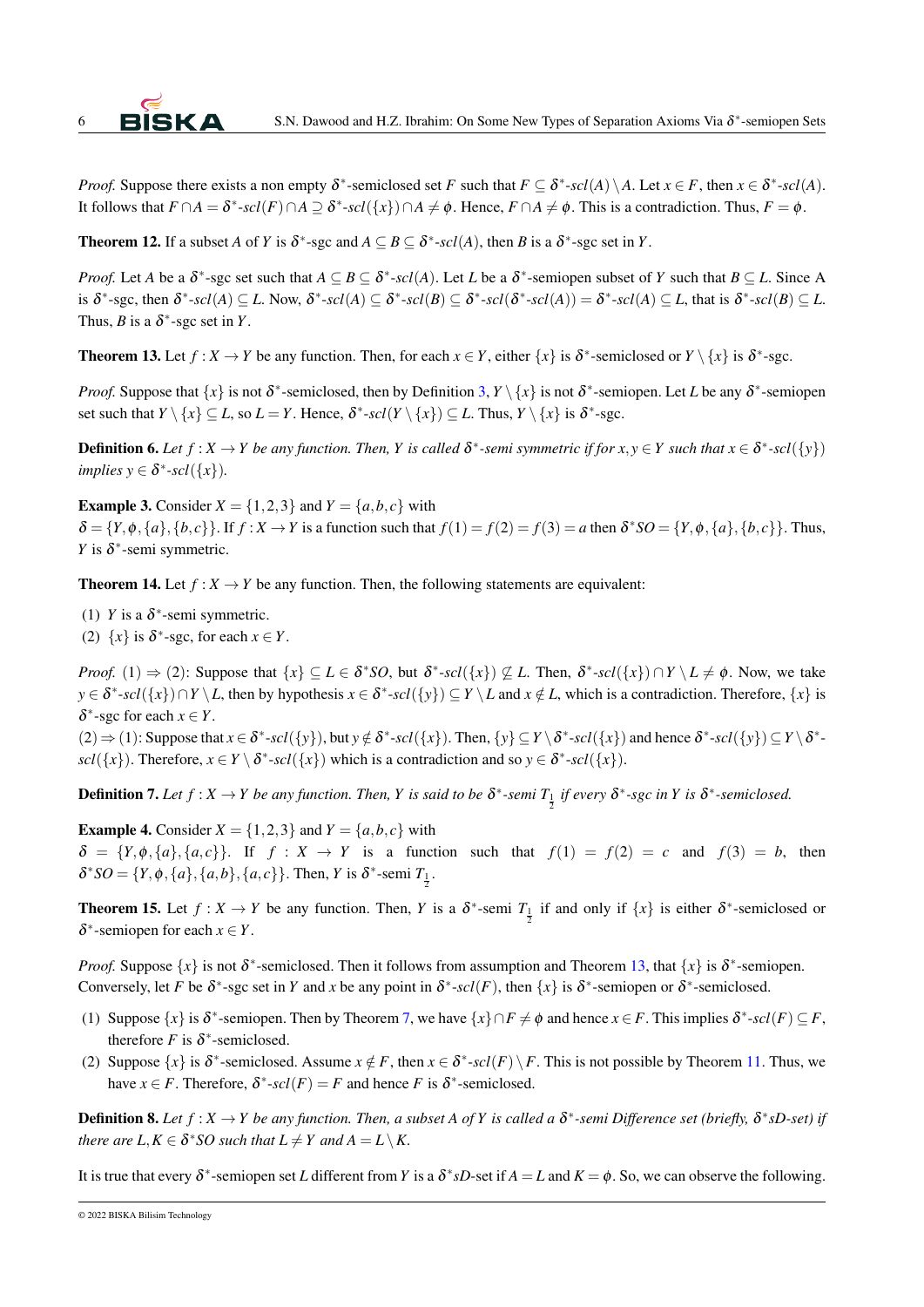*Remark*. Every proper  $\delta^*$ -semiopen set is a  $\delta^*sD$ -set. But, the converse is not true in general as the next example shows.

<span id="page-6-0"></span>**Example 5.** Consider  $X = \{1, 2, 3, 4, 5\}$  and  $Y = \{a, b, c, d, e\}$  with  $\delta = \{Y, \phi, \{a\}, \{a, b, c, d\}, \{b, c, d\}\}\$ . If  $f : X \to Y$  is a function such that  $f(1) = f(2) = f(3) = c$  and  $f(4) = f(5) = d$ , then  $\delta^*SO = \{Y, \phi, \{a\}, \{a, e\}, \{b, c, d\}, \{a, b, c, d\}, \{b, c, d, e\}\}.$  If we take  $L = \{b, c, d, e\} \neq Y$  and  $K = \{b, c, d\}$ , then  $L \setminus K =$  $\{b, c, d, e\} \setminus \{b, c, d\} = \{e\}.$  Thus,  $\{e\}$  is a  $\delta^* sD$ -set but it is not  $\delta^*$ -semiopen.

<span id="page-6-1"></span>**Definition 9.** Let  $f: X \to Y$  be any function and A be a subset of Y. Then, the  $\delta^*$ -semi kernel of A denoted by  $\delta^*$ sker(A) *is defined to be the set*

$$
\delta^*sker(A) = \bigcap \{ L \in \delta^*SO : A \subseteq L \}.
$$

**Example 6.** From example [5,](#page-6-0) let  $A = \{b, c\}$ , then  $\delta^* \text{sker}(\{b, c\}) = \{b, c, d\}$ .

**Theorem 16.** Let  $f: X \to Y$  be any function and  $x \in Y$ . Then,  $y \in \delta^* \text{sker}(\{x\})$  if and only if  $x \in \delta^* \text{--} \text{sol}(\{y\})$ .

*Proof.* Suppose that  $y \notin \delta^* \text{sker}(\{x\})$ . Then, there exists a  $\delta^*$ -semiopen set *K* containing *x* such that  $y \notin K$ . Therefore, we have  $x \notin \delta^*$ -scl({y}). The proof of the converse case can be done similarly.

**Theorem 17.** Let  $f: X \to Y$  be any function and *A* be a subset of *Y*. Then,  $\delta^* sker(A) = \{x \in Y: \delta^* \text{-} scl(\{x\}) \cap A \neq \emptyset\}$ .

*Proof.* Let  $x \in \delta^* \text{sker}(A)$  and suppose  $\delta^* \text{-} \text{scl}(\{x\}) \cap A = \phi$ . Hence,  $x \notin Y \setminus \delta^* \text{-} \text{scl}(\{x\})$  which is a  $\delta^* \text{-} \text{semipen set}$ containing *A*. This is impossible, since  $x \in \delta^* \text{sker}(A)$ . Consequently,  $\delta^* \text{--} \text{sol}(\{x\}) \cap A \neq \emptyset$ . Next, let  $x \in Y$  such that  $\delta^*$ -scl({*x*}) ∩  $A \neq \emptyset$  and suppose that  $x \notin \delta^*$ sker( $A$ ). Then, there exists a  $\delta^*$ -semiopen set  $K$  containing  $A$  and  $x \notin K$ . Let  $y \in \delta^*$ -scl( $\{x\}$ ) ∩A. Hence, K is a  $\delta^*$ -semiopen set containing y which does not contain x. By this contradiction  $x \in \delta^* sker(A).$ 

**Theorem 18.** Let  $f: X \to Y$  be any function. Then, the following properties hold for the subsets A, B of Y:

(1)  $A \subseteq \delta^* sker(A)$ .

(2) 
$$
A \subseteq B
$$
 implies that  $\delta^* sker(A) \subseteq \delta^* sker(B)$ .

- (3) If *A* is  $\delta^*$ -semiopen in *Y*, then  $A = \delta^* \, \text{sker}(A)$ .
- (4)  $\delta^* sker(\delta^* sker(A)) = \delta^* sker(A)$ .

*Proof.* (1), (2) and (3) are immediate consequences of Definition [9.](#page-6-1) To prove (4), first observe that by (1) and (2), we have  $\delta^* sker(A) \subseteq \delta^* sker(\delta^* sker(A))$ . If  $x \notin \delta^* sker(A)$ , then there exists  $L \in \delta^* SO$  such that  $A \subseteq L$  and  $x \notin L$ . Hence,  $\delta^* sker(A) \subseteq L$ , and so we have  $x \notin \delta^* sker(\delta^* sker(A))$ . Thus  $\delta^* sker(\delta^* sker(A)) = \delta^* sker(A)$ .

**Theorem 19.** Let  $f: X \to Y$  be any function. Then, for any points x and y in Y the following statements are equivalent:

(1)  $\delta^* sker({x}) \neq \delta^* sker({y}).$ (2)  $\delta^*$ -*scl*({*x*})  $\neq \delta^*$ -*scl*({*y*}).

*Proof.* (1)  $\Rightarrow$  (2): Suppose that  $\delta^* sker({x}) \neq \delta^* sker({y})$ , then there exists a point *z* in *Y* such that  $z \in \delta^* sker({x})$ and  $z \notin \delta^* \text{sker}(\{y\})$ . From  $z \in \delta^* \text{sker}(\{x\})$  it follows that  $\{x\} \cap \delta^* \text{-} \text{scl}(\{z\}) \neq \phi$  which implies  $x \in \delta^* \text{-} \text{scl}(\{z\})$ . By  $z \notin \delta^* sker(\{y\})$ , we have  $\{y\} \cap \delta^*$ -*scl*( $\{z\}) = \phi$ . Since  $x \in \delta^*$ -*scl*( $\{\{z\}\}\)$ , then  $\delta^*$ -*scl*( $\{\{x\}\}\subseteq \delta^*$ -*scl*( $\{\{z\}\}\)$  and  $\{y\} \cap \delta^*$  $scl(\lbrace x \rbrace) = \phi$ . Therefore, it follows that  $\delta^*$ - $scl(\lbrace x \rbrace) \neq \delta^*$ - $scl(\lbrace y \rbrace)$ . Thus,  $\delta^* sker(\lbrace x \rbrace) \neq \delta^* sker(\lbrace y \rbrace)$  implies that  $\delta^*$ - $\text{scl}(\{x\}) \neq \delta^* \text{-} \text{scl}(\{y\}).$ 

 $(2) \Rightarrow (1)$ : Suppose that  $\delta^*$ -scl $(\{x\}) \neq \delta^*$ -scl $(\{y\})$ . Then, there exists a point *z* in *Y* such that  $z \in \delta^*$ -scl $(\{x\})$  and  $z \notin \delta^*$ scl({y}). Then, there exists a  $\delta^*$ -semiopen set containing *z* and therefore *x* but not *y*. Hence,  $y \notin \delta^*$ sker({x}) and thus  $\delta^* \text{sker}(\{x\}) \neq \delta^* \text{sker}(\{y\}).$ 

**Theorem 20.** Let  $f: X \to Y$  be any function. Then,  $\bigcap \{ \delta^* \text{-} scl(\{x\}) : x \in Y \} = \phi$  if and only if  $\delta^* \text{sker}(\{x\}) \neq Y$  for every *x* ∈ *Y*.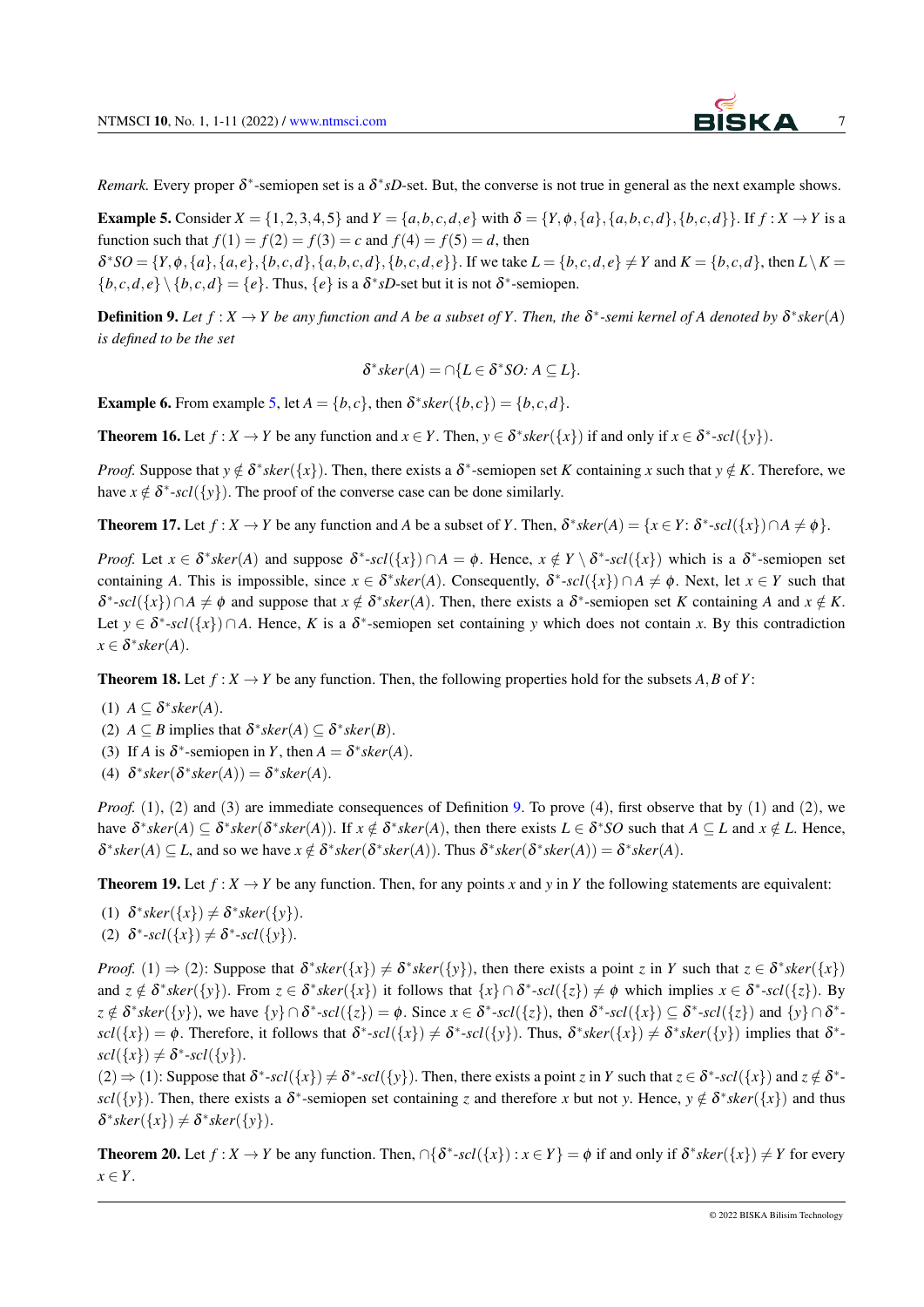*Proof.* Necessity. Suppose that  $\cap {\delta^* \text{-} scl}({x}) : x \in Y} = \phi$ . Assume that there is a point *y* in *Y* such that  $\delta^* sker({y}) = Y$ . Let *x* be any point of *Y*. Then,  $x \in K$  for every  $\delta^*$ -semiopen set *K* containing *y* and hence  $y \in \delta^*$ -scl( $\{\{x\}\}\$  for any  $x \in Y$ . This implies that  $y \in \bigcap \{\delta^* \text{-} scl(\lbrace x \rbrace) : x \in Y\}$ . But this is a contradiction.

Sufficiency. Assume that  $\delta^* \text{sker}(\{x\}) \neq Y$  for every  $x \in Y$ . If there exists a point *y* in *Y* such that  $y \in \bigcap \{\delta^* \text{-} \text{sel}(\{x\}) : x \in Y\}$ *Y*}, then every δ ∗ -semiopen set containing *y* must contain every point of *Y*. This implies that the space *Y* is the unique  $δ^*$ -semiopen set containing *y*. Hence,  $δ^*sker({y}) = Y$  which is a contradiction. Therefore, ∩{ $δ^*$ -scl({*x*}) : *x* ∈ *Y*} =  $φ$ .

**Theorem 21.** Let  $f: X \to Y$  be any function and  $Y$  be  $\delta^*$ -semi  $T_{\frac{1}{2}}$ . If  $\delta^* s \text{ker}(\{x\}) \neq Y$  for a point  $x \in Y$ , then  $\{x\}$  is a  $\delta^*$ *sD*-set in *Y*.

*Proof.* Let  $\delta^* sker(\lbrace x \rbrace) \neq Y$  for a point  $x \in Y$ , then there exists a subset  $L \in \delta^* SO$  such that  $\lbrace x \rbrace \subseteq L$  and  $L \neq Y$ . Using Theorem [15,](#page-5-1) for the point *x*, we have  $\{x\}$  is  $\delta^*$ -semiopen or  $\delta^*$ -semiclosed in *Y*. When the singleton  $\{x\}$  is  $\delta^*$ -semiopen, then  $\{x\}$  is a  $\delta^*sD$ -set in *Y*. When the singleton  $\{x\}$  is  $\delta^*$ -semiclosed, then  $Y \setminus \{x\}$  is  $\delta^*$ -semiopen in *Y*. Put  $L_1 = L$  and  $L_2 = Y \cap (Y \setminus \{x\})$ . Then,  $\{x\} = L_1 \setminus L_2$  and  $L_1 \neq Y$ . Thus,  $\{x\}$  is a  $\delta^* sD$ -set.

**Theorem 22.** Let  $f: X \to Y$  be any function. If a singleton  $\{x\}$  is a  $\delta^*sD$ -set in *Y*, then  $\delta^*sker(\{x\}) \neq Y$ .

*Proof.* Let  $\{x\}$  be a  $\delta^*sD$ -set in *Y*, then there exist two subsets  $L_1, L_2 \in \delta^*SO$  such that  $\{x\} = L_1 \setminus L_2$ ,  $\{x\} \subseteq L_1$  and  $L_1 \neq Y$ . Thus, we have that  $\delta^* \text{sker}(\{x\}) \subseteq L_1 \neq Y$  and so  $\delta^* \text{sker}(\{x\}) \neq Y$ .

**Definition 10.** Let  $f : X \to Y$  be any function. Then, *Y* is said to be:

- (1)  $\delta^*$ -semi  $D_0$  if for any pair of distinct points *x* and *y* of *Y* there exists a  $\delta^*sD$ -set of *Y* containing *x* but not *y* or a δ ∗ *sD*-set of *Y* containing *y* but not *x*.
- <span id="page-7-0"></span>(2)  $\delta^*$ -semi  $D_1$  if for any pair of distinct points *x* and *y* of *Y* there exists a  $\delta^*sD$ -set of *Y* containing *x* but not *y* and a δ ∗ *sD*-set of *Y* containing *y* but not *x*.

*Remark.* If *Y* is  $\delta^*$ -semi  $D_1$ , then it is  $\delta^*$ -semi  $D_0$ .

<span id="page-7-1"></span>**Example 7.** Consider  $X = \{1,2\}$  and  $Y = \{a,b\}$  with  $\delta = \{Y, \phi, \{a\}\}\$ . If  $f: X \to Y$  is a function such that  $f(1) = f(2) = a$ then  $\delta^*SO = \{Y, \phi, \{a\}\}\.$  Then, *Y* is  $\delta^*$ -semi  $D_0$  but not  $\delta^*$ -semi  $D_1$  because there is no  $\delta^*sD$ -set containing *b* but not *a*.

**Theorem 23.** Let  $f: X \to Y$  be any function and  $Y$  be a  $\delta^*$ -semi  $T_1$  with at least two points. Then,  $Y$  is  $\delta^*$ -semi  $D_1$  if and only if  $\delta^* sker({x}) \neq Y$  holds for every point  $x \in Y$ .

*Proof.* Necessity. Let  $x \in Y$ . For a point  $y \neq x$ , there exists a  $\delta^* sD$ -set *L* such that  $x \in L$  and  $y \notin L$ . Say  $L = L_1 \setminus L_2$ , where  $L_i \in \delta^* SO$  for each  $i \in \{1,2\}$  and  $L_1 \neq Y$ . Thus, for the point *x*, we have a  $\delta^*$ -semiopen set  $L_1$  such that  $\{x\} \subseteq L_1$  and  $L_1 \neq Y$ . Hence,  $\delta^* \, \text{sker}(\{x\}) \neq Y$ .

Sufficiency. Let *x* and *y* be a pair of distinct points of *Y*. We prove that there exist  $\delta^* sD$ -sets *A* and *B* containing *x* and *y*, respectively, such that  $y \notin A$  and  $x \notin B$ . Using Theorem [15,](#page-5-1) we can take the subsets *A* and *B* for the following four cases for two points *x* and *y*.

Case1.  $\{x\}$  is  $\delta^*$ -semiopen and  $\{y\}$  is  $\delta^*$ -semiclosed in *Y*. Since  $\delta^* s \text{ker}(\{y\}) \neq Y$ , then there exists a  $\delta^*$ -semiopen set *K* such that  $y \in K$  and  $K \neq Y$ . Put  $A = \{x\}$  and  $B = \{y\}$ . Since  $B = K \setminus (Y \setminus \{y\})$ , then *K* is a  $\delta^*$ -semiopen set with  $K \neq Y$ and  $Y \setminus \{y\}$  is  $\delta^*$ -semiopen, and *B* is a required  $\delta^* sD$ -set containing *y* such that  $x \notin B$ . Obviously, *A* is a required  $\delta^* sD$ -set containing *x* such that  $y \notin A$ .

Case 2.  $\{x\}$  is  $\delta^*$ -semiclosed and  $\{y\}$  is  $\delta^*$ -semiopen in *Y*. The proof is similar to Case 1.

Case 3.  $\{x\}$  and  $\{y\}$  are  $\delta^*$ -semiopen in *Y*. Put  $A = \{x\}$  and  $B = \{y\}$ .

Case 4.  $\{x\}$  and  $\{y\}$  are  $\delta^*$ -semiclosed in *Y*. Put  $A = Y \setminus \{y\}$  and  $B = Y \setminus \{x\}$ .

For each case of the above, the subsets *A* and *B* are the required  $\delta^* sD$ -sets. Therefore, *Y* is  $\delta^*$ -semi  $D_1$ .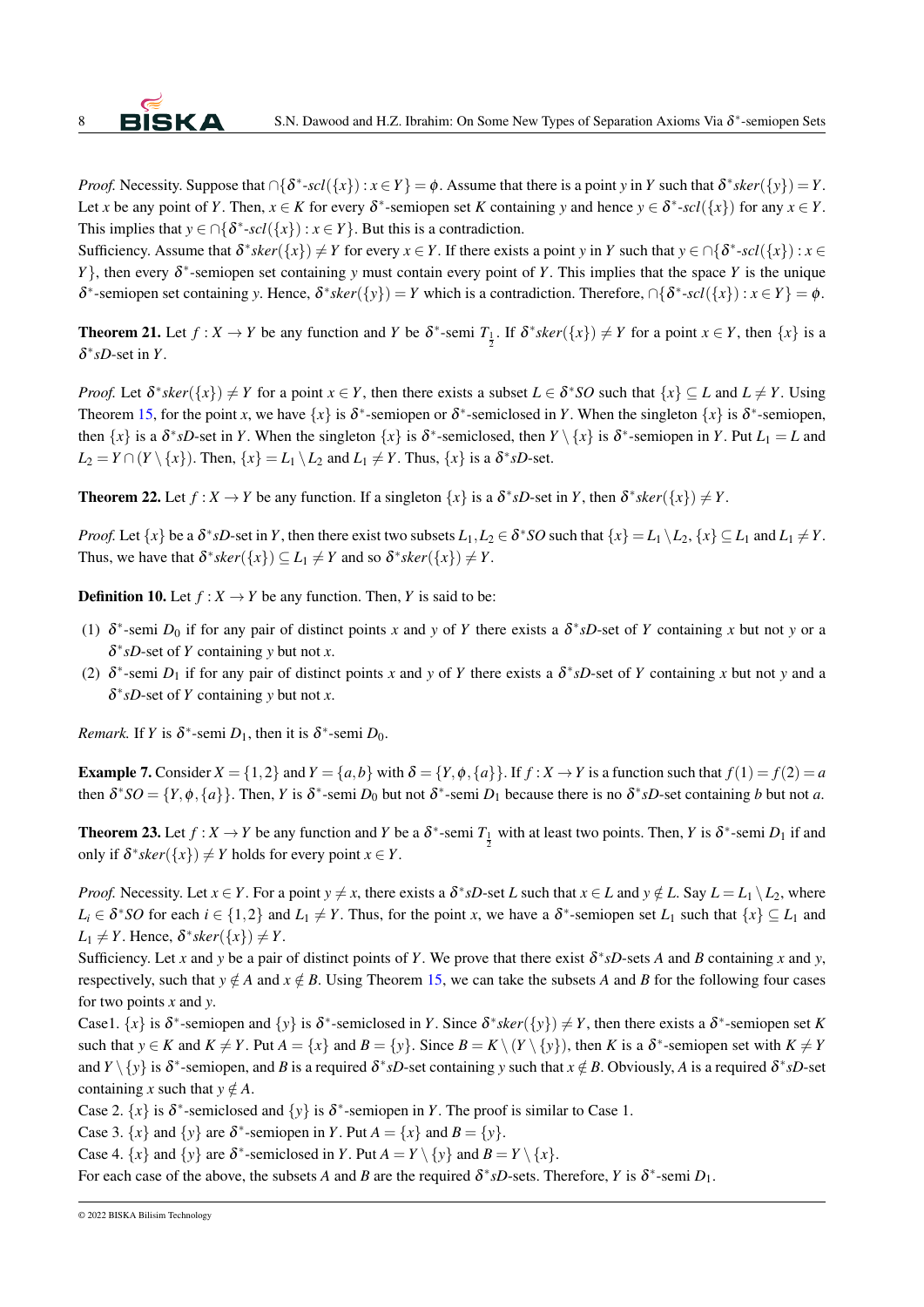

## **4**  $\delta^*$ -semi  $T_k$  ( $k = 0, 1, 2$ )

In this section, we introduce some new separation axioms using the notion of  $\delta^*$ -semiopen set. Moreover, we give some characterization of these types of spaces and study the relationships between them and other spaces defined in section three.

#### **Definition 11.** Let  $f: X \to Y$  be any function. Then, Y is said to be:

- (1)  $\delta^*$ -semi  $T_0$  if for each pair of distinct points x, y in Y, there exists a  $\delta^*$ -semiopen set L such that either  $x \in L$  and  $y \notin L$ *or*  $x \notin L$  *and*  $y \in L$ .
- (2)  $\delta^*$ -semi  $T_1$  if for each pair of distinct points x, y in Y, there exist two  $\delta^*$ -semiopen sets L and K such that  $x \in L$  but  $y \notin L$  and  $y \in K$  but  $x \notin K$ .
- (3) δ ∗ *-semi T*<sup>2</sup> *if for each distinct points x*, *y in Y , there exist two disjoint* δ ∗ *-semiopen sets L and K containing x and y respectively.*

**Theorem 24.** Let  $f: X \to Y$  be any function. Then, *Y* is  $\delta^*$ -semi  $T_0$  if and only if for each pair of distinct points  $x, y$  of *Y*,  $\delta^*$ -*scl*({*x*})  $\neq \delta^*$ -*scl*({*y*}).

*Proof.* Necessity. Let *Y* be  $\delta^*$ -semi  $T_0$  and  $x, y$  be any two distinct points of *Y*. Then, there exists a  $\delta^*$ -semiopen set *L* containing *x* or *y*, say *x* but not *y*. Then,  $Y \setminus L$  is a  $\delta^*$ -semiclosed set which does not contain *x* but contains *y*. Since  $δ^*$ -*scl*({*y*}) is the smallest δ<sup>\*</sup>-semiclosed set containing *y*, then δ<sup>\*</sup>-*scl*({*y*}) ⊆ *Y* \ *L* and therefore *x* ∉ δ<sup>\*</sup>-*scl*({*y*}). Consequently  $\delta^*$ - $scl(\lbrace x \rbrace) \neq \delta^*$ - $scl(\lbrace y \rbrace)$ .

Sufficiency. Suppose that  $x, y \in Y$ ,  $x \neq y$  and  $\delta^*$ -scl $(\{x\}) \neq \delta^*$ -scl $(\{y\})$ . Let z be a point of Y such that  $z \in \delta^*$ -scl $(\{x\})$ but  $z \notin \delta^*$ - $scl(\{y\})$ . We claim that  $x \notin \delta^*$ - $scl(\{y\})$ . For, if  $x \in \delta^*$ - $scl(\{y\})$  then  $\delta^*$ - $scl(\{x\}) \subseteq \delta^*$ - $scl(\{y\})$ . This contradicts the fact that  $z \notin \delta^*$ - $scl(\{y\})$ . Consequently *x* belongs to the  $\delta^*$ -semiopen set  $Y \setminus \delta^*$ - $scl(\{y\})$  to which *y* does not belong.

<span id="page-8-0"></span>**Theorem 25.** Let  $f: X \to Y$  be any function. Then, *Y* is  $\delta^*$ -semi  $T_1$  if and only if the singletons are  $\delta^*$ -semiclosed sets.

*Proof.* Let *Y* be  $\delta^*$ -semi  $T_1$  and *x* any point of *Y*. Suppose  $y \in Y \setminus \{x\}$ , then  $x \neq y$  and so there exists a  $\delta^*$ -semiopen set *L* such that  $y \in L$  but  $x \notin L$ . Consequently  $y \in L \subseteq Y \setminus \{x\}$ , that is  $Y \setminus \{x\} = \bigcup \{L : y \in Y \setminus \{x\}\}$  which is  $\delta^*$ -semiopen. Conversely, suppose  $\{p\}$  is  $\delta^*$ -semiclosed for every  $p \in Y$ . Let  $x, y \in Y$  with  $x \neq y$ . Now,  $x \neq y$  implies  $y \in Y \setminus \{x\}$ . Hence, *Y*  $\setminus$  {*x*} is a  $\delta^*$ -semiopen set contains *y* but not *x*. Similarly *Y*  $\setminus$  {*y*} is a  $\delta^*$ -semiopen set contains *x* but not *y*. Accordingly *Y* is  $\delta^*$ -semi  $T_1$ .

**Theorem 26.** Let  $f: X \to Y$  be any function. Then, the following statements are equivalent:

- (1) *Y* is  $\delta^*$ -semi  $T_2$ .
- (2) Let  $x \in Y$ . For each  $y \neq x$ , there exists a  $\delta^*$ -semiopen set *L* containing *x* such that  $y \notin \delta^*$ -scl(*L*).
- (3) For each  $x \in Y$ ,  $\cap {\delta^* \text{-} \mathit{scl}}(L)$  :  $L \in {\delta^* SO}$  and  $x \in L$ } = { $x$ }.

*Proof.* (1)  $\Rightarrow$  (2): Since *Y* is  $\delta^*$ -semi *T*<sub>2</sub>, then there exist disjoint  $\delta^*$ -semiopen sets *L* and *K* containing *x* and *y* respectively. So,  $L \subseteq Y \setminus K$ . Therefore,  $\delta^*$ - $scl(L) \subseteq Y \setminus K$ . So,  $y \notin \delta^*$ - $scl(L)$ .

 $(2) \Rightarrow (3)$ : If possible for some  $y \neq x$ , we have  $y \in \delta^*$ -scl(*L*) for every  $\delta^*$ -semiopen set *L* containing *x*, which then contradicts (2).

 $(3) \Rightarrow (1)$ : Let  $x, y \in Y$  and  $x \neq y$ . Then, there exists a  $\delta^*$ -semiopen set *L* containing *x* such that  $y \notin \delta^*$ -scl(*L*). Let  $K = Y \setminus \delta^*$ -*scl*(*L*), then  $y \in K$ ,  $x \in L$  and  $L \cap K = \phi$ . Thus, *Y* is  $\delta^*$ -semi *T*<sub>2</sub>.

<span id="page-8-1"></span>**Theorem 27.** Let  $f: X \to Y$  be any function. Then, then the following statements are hold:

- (1) Every  $\delta^*$ -semi  $T_2$  space is  $\delta^*$ -semi  $T_1$ .
- (2) Every  $\delta^*$ -semi  $T_1$  space is  $\delta^*$ -semi  $T_1$ .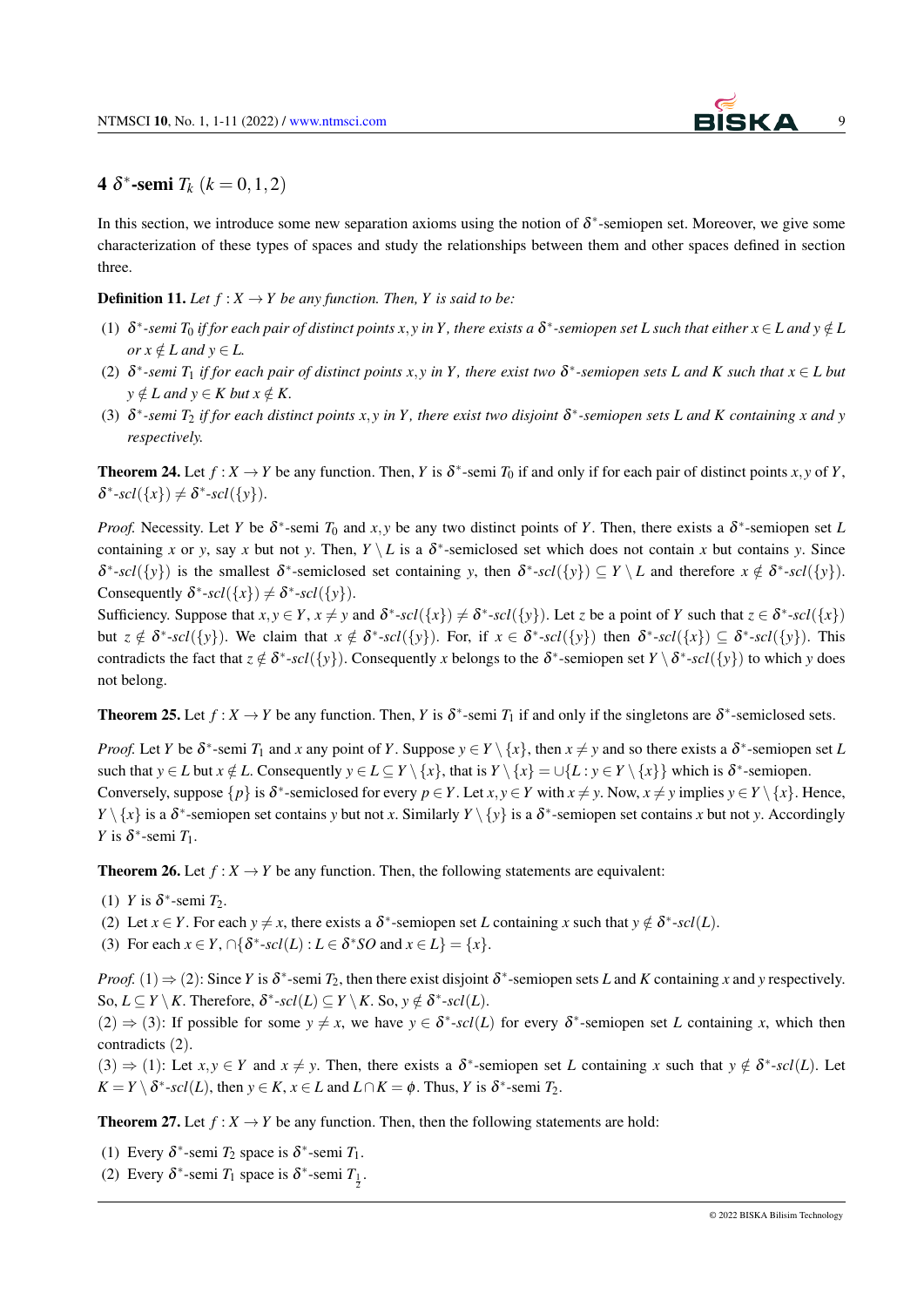

(3) Every  $\delta^*$ -semi  $T_1$  space is  $\delta^*$ -semi  $T_0$ .

*Proof.* (1) The proof is straightforward from the definitions.

- (2) The proof is obvious by Theorem [25.](#page-8-0)
- (3) Let *x* and *y* be any two distinct points of *Y*. By Theorem [15,](#page-5-1) the singleton set  $\{x\}$  is  $\delta^*$ -semiclosed or  $\delta^*$ -semiopen.
	- (1) If  $\{x\}$  is  $\delta^*$ -semiclosed, then  $Y \setminus \{x\}$  is  $\delta^*$ -semiopen. So  $y \in Y \setminus \{x\}$  and  $x \notin Y \setminus \{x\}$ . Therefore, we have *Y* is δ ∗ -semi *T*0.
	- (2) If  $\{x\}$  is  $\delta^*$ -semiopen, then  $x \in \{x\}$  and  $y \notin \{x\}$ . Therefore, we have *Y* is  $\delta^*$ -semi  $T_0$ .

**Example 8.** Consider  $X = \{1, 2, 3, 4\}$  and  $Y = \{a, b, c, d\}$  with

 $\delta = \{Y, \phi, \{d\}, \{a,d\}, \{a,c,d\}, \{a,b,d\}\}\$ . If  $f: X \to Y$  is a function such that  $f(1) = f(2) = f(3) = f(4) = d$ , then  $\delta^*SO = \{Y, \phi, \{d\}, \{a,d\}, \{b,d\}, \{c,d\}, \{a,c,d\}, \{a,b,d\}\}\$ . Then, Y is  $\delta^*$ -semi  $T_0$  but not  $\delta^*$ -semi  $T_{\frac{1}{2}}$ .

<span id="page-9-0"></span>**Example 9.** Consider  $X = \{1,2,3\}$  and  $Y = \{a,b,c\}$  with  $\delta = \{Y, \phi, \{a\}\}\$ . If  $f : X \to Y$  is a function such that  $f(1) =$  $f(2) = f(3) = a$  then  $\delta^*SO = \{Y, \phi, \{a\}, \{a, b\}, \{a, c\}\}\$ . Then, *Y* is  $\delta^*$ -semi  $T_1$  but not  $\delta^*$ -semi  $T_1$ .

*Remark.* Let  $f: X \to Y$  be any function. If *Y* is  $\delta^*$ -semi  $T_k$ , then it is  $\delta^*$ -semi  $D_k$ , for  $k = 0, 1$ .

*Proof.*Obvious.

<span id="page-9-1"></span>**Theorem 28.** Let  $f: X \to Y$  be any function. Then, *Y* is  $\delta^*$ -semi *D*<sub>0</sub> if and only if it is  $\delta^*$ -semi *T*<sub>0</sub>.

*Proof.* Suppose that *Y* is  $\delta^*$ -semi *D*<sub>0</sub>. Then, for each distinct pair  $x, y \in Y$ , at least one of *x*, *y*, say *x*, belongs to a  $\delta^*sD$ -set G but  $y \notin G$ . Let  $G = L_1 \setminus L_2$  where  $L_1 \neq Y$  and  $L_1, L_2 \in \delta^* SO$ . Then,  $x \in L_1$ , and for  $y \notin G$  we have two cases: (a)  $y \notin L_1$ (*b*)  $y \in L_1$  and  $y \in L_2$ . In case  $(a)$ ,  $x \in L_1$  but  $y \notin L_1$ . In case  $(b)$ ,  $y \in L_2$  but  $x \notin L_2$ . Thus in both the cases, we obtain that *Y* is  $\delta^*$ -semi *T*<sub>0</sub>. Conversely, if *Y* is  $\delta^*$ -semi *T*<sub>0</sub>, by Remark [4,](#page-9-0) *Y* is  $\delta^*$ -semi *D*<sub>0</sub>.

<span id="page-9-2"></span>**Corollary 1.** If *Y* is  $\delta^*$ -semi  $D_1$ , then it is  $\delta^*$ -semi  $T_0$ .

*Proof.* Follows from Remark [3](#page-7-0) and Theorem [28.](#page-9-1)

Here is an example which shows that the converse of Corollary [1](#page-9-2) is not true in general.

**Example 10.** From Example [7,](#page-7-1) it is clear that *Y* is  $\delta^*$ -semi  $T_0$  but not  $\delta^*$ -semi  $D_1$ .

<span id="page-9-3"></span>**Corollary 2.** Let  $f : X \to Y$  be any function. If *Y* is  $\delta^*$ -semi  $T_1$ , then it is  $\delta^*$ -semi symmetric.

*Proof.* In  $\delta^*$ -semi  $T_1$ , every singleton is  $\delta^*$ -semiclosed and therefore is  $\delta^*$ -sgc. Then, by Theorem [14,](#page-5-2) *Y* is  $\delta^*$ -semi symmetric.

<span id="page-9-4"></span>**Corollary 3.** Let  $f: X \to Y$  be any function. Then, the following statements are equivalent:

(1) *Y* is  $\delta^*$ -semi symmetric and  $\delta^*$ -semi  $T_0$ .

(2) *Y* is  $\delta^*$ -semi  $T_1$ .

*Proof.* By Corollary [2](#page-9-3) and Theorem [27,](#page-8-1) it suffices to prove only  $(1) \Rightarrow (2)$ .

Let  $x \neq y$  and as *Y* is  $\delta^*$ -semi  $T_0$ , we may assume that  $x \in L \subseteq Y \setminus \{y\}$  for some  $L \in \delta^*SO$ . Then,  $x \notin \delta^*$ -scl $(\{y\})$  and hence  $y \notin \delta^*$ -scl( $\{x\}$ ). There exists a  $\delta^*$ -semiopen set *K* such that  $y \in K \subseteq Y \setminus \{x\}$  and thus *Y* is a  $\delta^*$ -semi  $T_1$  space.

**Theorem 29.** Let  $f: X \to Y$  be any function. If Y is  $\delta^*$ -semi symmetric, then the following statements are equivalent: